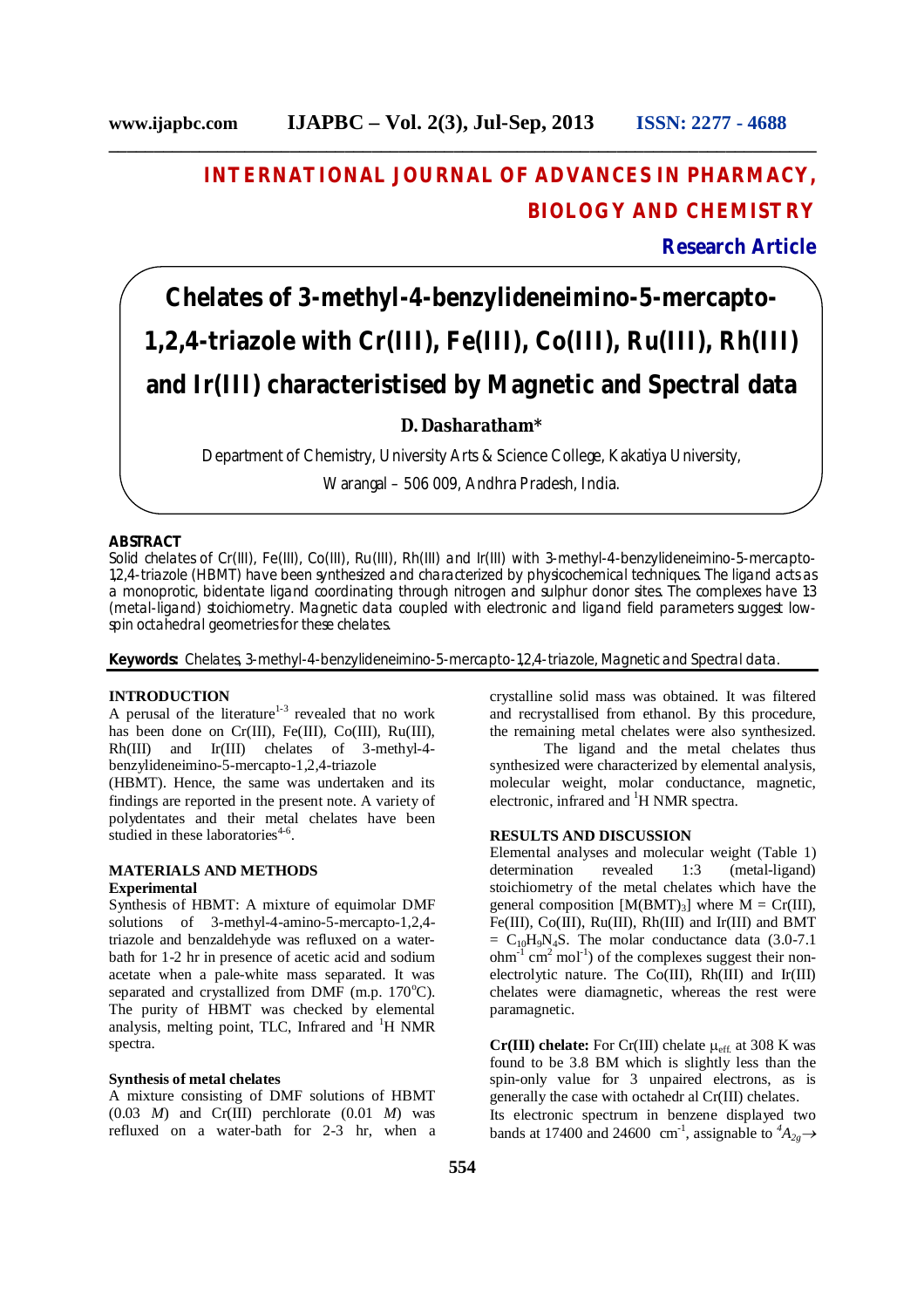**\_\_\_\_\_\_\_\_\_\_\_\_\_\_\_\_\_\_\_\_\_\_\_\_\_\_\_\_\_\_\_\_\_\_\_\_\_\_\_\_\_\_\_\_\_\_\_\_\_\_\_\_\_\_\_\_\_\_\_\_\_\_\_\_\_\_\_\_\_\_\_\_\_\_\_\_\_\_**

 ${}^{4}T_{2g}(F)$  and  ${}^{4}A_{2g} \rightarrow {}^{4}T_{1g}(F)$  transitions respectively ( $\varepsilon$  $= 60 - 80$  mol<sup>-1</sup> cm<sup>-1</sup>). These transitions suggest an octahedral geometry<sup>7,8</sup> for the Cr(III) chelate.

Fe(III) chelate: Its  $\mu_{\text{eff.}}$  at 308 K was found to be 2.20 BM which corresponds to a low-spin configuration with one unpaired electron. In benzene the Fe(III) chelate showed three bands at 24900, 29990 and 40000 cm<sup>-1</sup> assignable to the transition  ${}^{6}A_{1g} \rightarrow {}^{4}A_{1g}$ ,  ${}^6A_{1g} \rightarrow {}^4T_{2g}$  and  ${}^6A_{1g} \rightarrow {}^4T_{1g}$  respectively ( $\varepsilon = 70 - 95$ ) mol<sup>-1</sup> cm<sup>-f</sup>). *Dq* and *B* values of 2162 and 342 cm<sup>-1</sup> respectively are consistent with octahedral<sup>9</sup> geometry.

**Co(III) chelate:** Co(III) chelate was found to be diamagnetic and thus has low-spin octahedral geometry around the central metal-ion with  $^1A_{1g}$  as the ground term. The electronic spectra of Co(III) chelate in benzene exhibited two bands at 26200 and 32300 cm-1 assignable to the transitions  ${}^{1}A_{1g} \rightarrow {}^{1}E_{g}$ and  ${}^{1}A_{1g} \rightarrow {}^{1}A_{2g}$  respectively ( $\varepsilon = 80 - 100 \text{ mol}^{-1} \text{ cm}^{-1}$ ) which indicate an octahedral geometry of the molecule.

**Ru(III) chelate:** The magnetic moment of the Ru(III) chelate at 308 K was found to be 2.0 BM, which did not vary with temperature. It suggests an octahedral geometry of the molecule.

The electronic spectra of Ru(III) chelate displayed three bands at 13600, 17500 and 22750 cm-1 which were assigned to  ${}^2T_{2g} \rightarrow {}^4T_{1g}$ ,  ${}^2T_{2g} \rightarrow {}^4T_{2g}$  and  ${}^2T_{2g} \rightarrow$  ${}^{2}A_{2g}$  transitions, respectively ( $\varepsilon = 75 - 110$  mol<sup>-1</sup>cm<sup>-1</sup>). These assignments are characteristic of an octahedral stereochemistry<sup>10,11</sup> of the Ru(III) chelate.

**Rh(III) chelate:** The Rh(III) chelate was found to be diamagnetic, as expected for  $d^6$  system with octahedral geometry.

The electronic spectra of Rh(III) chelate showed three bands at 17450, 20000 and 23850 cm<sup>-1</sup> assignable to  ${}^{1}A_{1g} \rightarrow {}^{3}T_{1g}$ ,  ${}^{1}A_{1g} \rightarrow {}^{1}T_{1g}$  and  ${}^{1}A_{1g} \rightarrow {}^{1}T_{2g}$ transitions, respectively ( $\varepsilon = 80 - 95$  mol<sup>-1</sup> cm<sup>-1</sup>) indicating octahedral geometry<sup>9</sup> of the Rh $(III)$ compound.

**Ir(III) chelate:** Ir(III) chelate was foun to be diamagnetic. The electronic spectra of iridium(III) chelate showed two absorption bands at 30900 and 34100 cm<sup>-1</sup> which were assigned to  ${}^{I}A_{1g} \rightarrow {}^{I}T_{1g}$  and  ${}^{1}A_{1g} \rightarrow {}^{1}T_{2g}$  transitions, respectively ( $\varepsilon = 88 - 100$ mol<sup>-1</sup> cm<sup>-1</sup>) revealing its octahedral geometry<sup>12</sup>.

Various ligand field parameters such as interelectronic repulsion energies or Racah interelectronic repulsion parameters *B* and *C*, Condon shortly parameter  $F_2$  and  $F_4$ , nephelauxetic ratio  $\beta$ , Sinha's parameter  $\delta$ , *Dq* and LFSE were evaluated (Table 2). The values are lower than the free ion value indicating orbital overlap and delocalization of  $d$ -orbitals. The  $\beta$ -values obtained are less than unity suggesting considerable amount of covalent character of the metal-ligand bonds.

A comparative study of the IR spectra of HBMT and its metal chelates revealed that the triazole derivative behaved as a bidentate chelating agent, coordinating to the metal-ions through nitrogen and sulphur donor atoms.

HBMT exhibited bands at 2535 and 1620 cm-1 due to  $v_{S-H}$  and  $v_{C=N}$  modes, respectively. In the spectra of the metal chelates the band at  $2535 \text{ cm}^{-1}$  disappeared indicating deprotonation of the –SH group. The shift towards lower side  $(\sim 30-40 \text{ cm}^{-1})$  of the vC=N band in the spectra of the complexes suggested participation of azomethine nitrogen in chelation.

In the spectra of the metal chelates other important bands occurred in the regions 400-440 and 300-285 cm-1 which are assigned to  $v_{M-N}^{13}$  and  $v_{M-S}$  modes respectively.

To substantiate further the bonding in these metal chelates, 1H NMR spectra of HBMT and its metal chelates were recorded in  $CDCl<sub>3</sub>/TMS$ . The chemical shift values ( $\delta$ ppm) of different protons are as under.

The signal due to –SH proton of the ligand (HBMT) appeared at 3.81 ppm, while it disappeared in the spectra of the metal chelates. Singlets due to aliphatic hydrogen at  $\delta$ 8.96 ppm underwent deshielding in the metal chelates, suggesting coordination azomethine nitrogen to the metal atom.

Further, singlets and multiplets were observed at  $\delta$ 1.40 and  $\delta$ 7.65 ppm in HBMT due to CH<sub>3</sub> and Ar-H protons, which remained unchanged in the metal chelates.



Where MuCrillB, Ft (III),Co (RI), **Ru | WI\_Rh {11} or 1r (11) }** 

Based on the above evidences, the trivalent metal chelates may be represented by the structure (I).